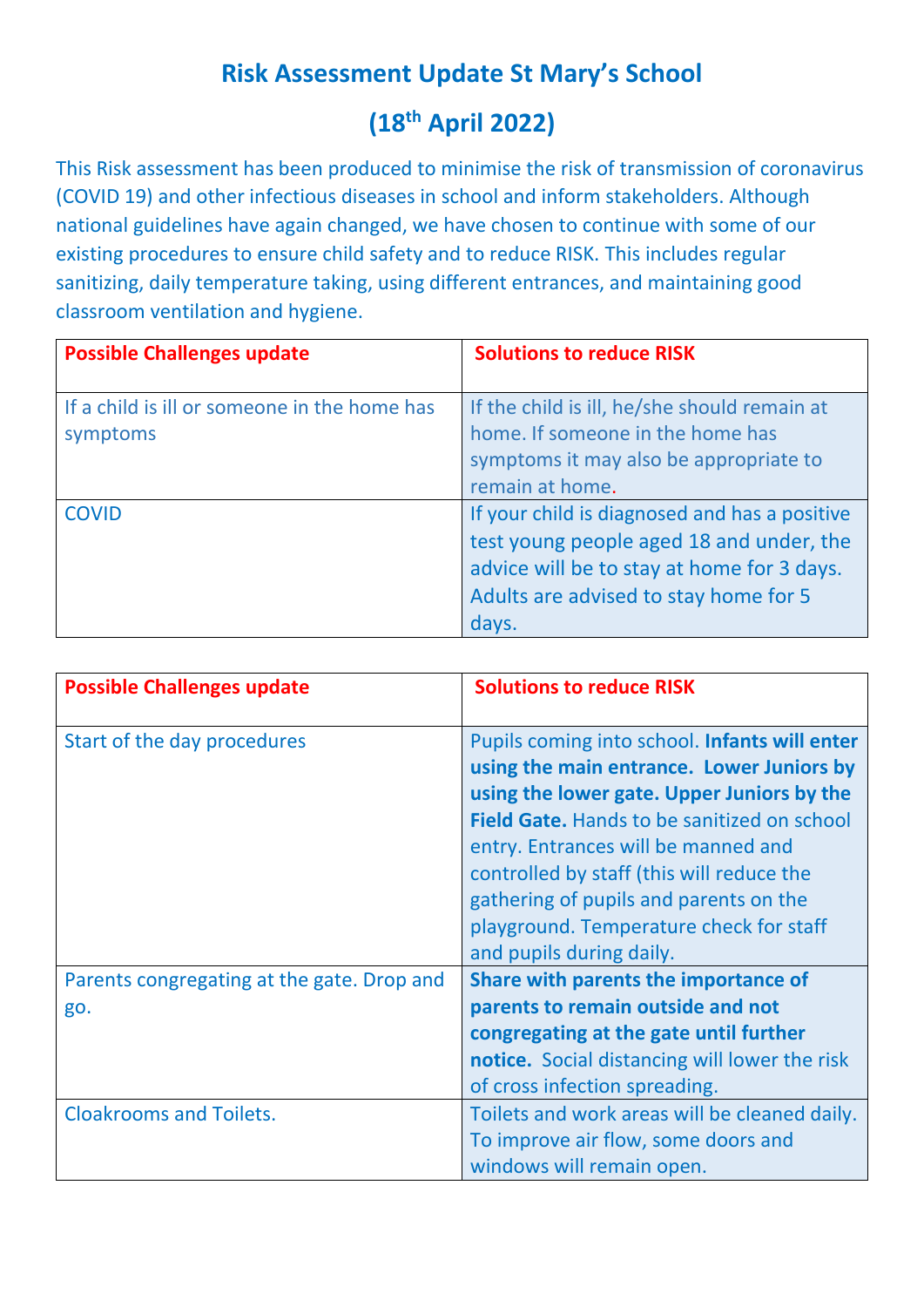| <b>Assemblies</b>                         | Will continue and singing will be allowed.           |
|-------------------------------------------|------------------------------------------------------|
|                                           | Good ventilation and airflow will continue           |
|                                           | in assembly areas.                                   |
| <b>Break Times</b>                        | Breaks will continue outside if weather              |
|                                           | permits. The field will always be used if not        |
|                                           | too wet and welly boots can be stored in             |
|                                           | school. Hands will be sanitized on return            |
|                                           | into classrooms.                                     |
| Keeping pupils safe at break times.       | At lunchtimes we will make full use of the           |
|                                           | outside space. On wet days infants in their          |
|                                           | classroom. Lower Juniors in classrooms 2&3           |
|                                           | and upper juniors will be based in the               |
|                                           | mobile and garden area.                              |
|                                           |                                                      |
| End of day procedures                     | Hands will be sanitized on exit. <b>Infants will</b> |
|                                           | exit using the main entrance. Lower                  |
|                                           | Juniors by using the lower gate. Upper               |
|                                           | <b>Juniors by the Field Gate.</b>                    |
| <b>Staff self-testing</b>                 | If a member of staff catches COVID they will         |
|                                           | isolate until they get a negative LFT.               |
| Off-site activities and events            | Swimming sessions will occur at Leominster           |
|                                           | Leisure Centres. Visits to the church and            |
|                                           | within the village and around the                    |
|                                           | surrounding will also occur.                         |
| Visitors to school (parents, contractors, | There will be a limit to all but essential           |
| educational professionals, medical        | visitors to the school. Visitors will be asked       |

#### **Quality of Education**

| <b>Possible Challenges</b>                                                       | <b>Solutions to reduce RISK</b>                                                                                                                                                                          |
|----------------------------------------------------------------------------------|----------------------------------------------------------------------------------------------------------------------------------------------------------------------------------------------------------|
| Compensation for the gaps in pupils'<br>knowledge and skills that have developed | Pupils throughout the school will be<br>assessed each half-term. Lead teachers will<br>identify knowledge and skills gaps.<br>Interventions will continue and tracking of<br>progress will be monitored. |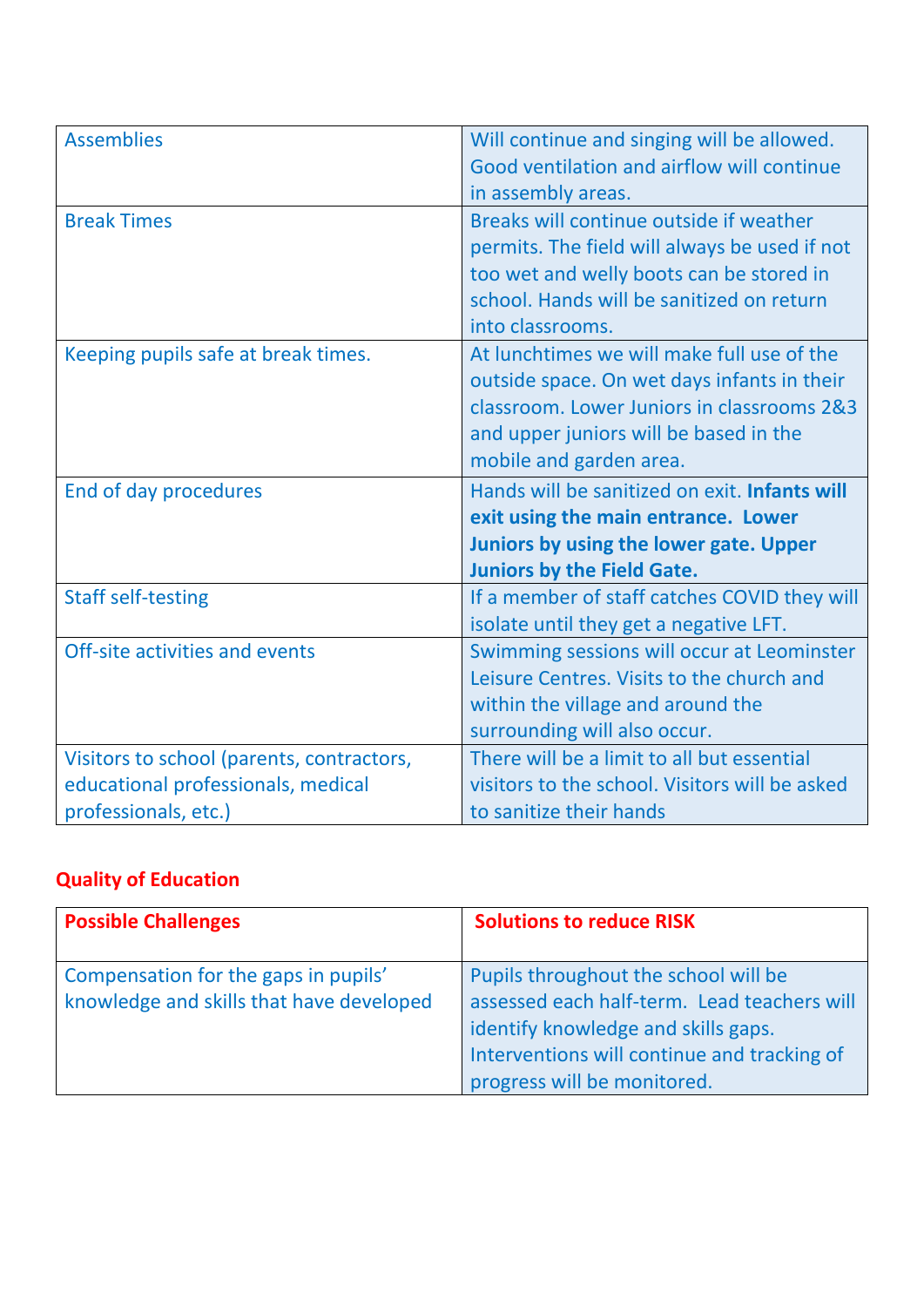### **Pupils with SEND/ medical needs**

| <b>Possible Challenges</b>             | <b>Solutions to reduce RISK</b>                                                                                                                                                                           |
|----------------------------------------|-----------------------------------------------------------------------------------------------------------------------------------------------------------------------------------------------------------|
| Work towards individual SEND targets   | Timely assessment of pupils linked to their<br>specific targets, short, sharp interventions will<br>be planned throughout the day and week to<br>accelerate progress towards individual pupil<br>targets. |
| Medicines in school may become out-of- | The Principal will check all medications is in                                                                                                                                                            |
| date                                   | date and inform parents/necessary bodies if<br>they need to be replaced medication. Most<br>importantly asthma inhalers as COVID is a<br>respiratory infection.                                           |

### **Emotional and Wellbeing Issues**

| Children may require additional support if  | Providing a structured day in school and the |
|---------------------------------------------|----------------------------------------------|
|                                             |                                              |
| they struggle with the return to routine of | encouraging children to spend time           |
| school.                                     | together in the outdoor environment. Also    |
|                                             | providing active projects to look forward to |
|                                             | in Forest School, Dance, Science etc.        |

## **Hygiene/cleanliness**

| Maintaining regular levels of hand<br>washing/hygiene | Pupils to apply anti-bacterial alcohol-based<br>hand sanitizer as they enter the building at<br>the start of the day and exit the building at<br>the end of the day. |
|-------------------------------------------------------|----------------------------------------------------------------------------------------------------------------------------------------------------------------------|
| When pupils sneeze or cough they will                 | As we do already, educate pupils about the                                                                                                                           |
| spread germs/bacteria, especially younger             | need to cough/sneeze into a tissue or their                                                                                                                          |
| pupils/children.                                      | elbow - dispose of tissue in a designated                                                                                                                            |
|                                                       | pedal bin within each classroom.                                                                                                                                     |
| Keeping the school clean to a higher level of         | cleans' as part of their daily procedures -                                                                                                                          |
| cleanliness                                           | focus on door handles, all surfaces, toilets.                                                                                                                        |
|                                                       | Regular cleaning of IT equipment, especially                                                                                                                         |
|                                                       | keyboards, with alcohol wipes and                                                                                                                                    |
|                                                       | disinfectant                                                                                                                                                         |
|                                                       | Dettol spray is also available.                                                                                                                                      |